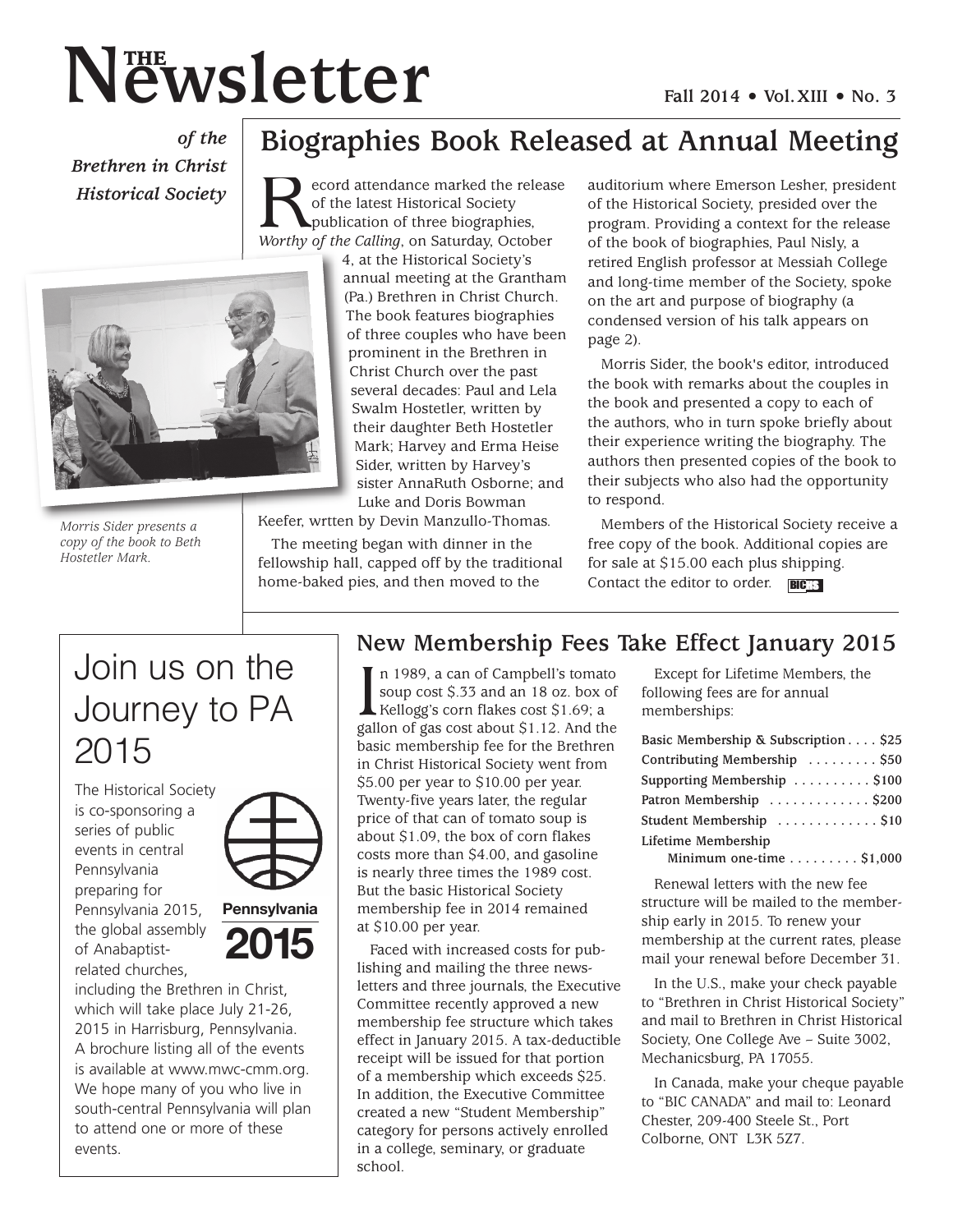# **"Great Expectations" Reflections on the Art and Purpose of Biography** *by Paul W. Nisly*

**M**y title, "Great Expectations," is borrowed from Charles Dickens' novel about the boy Pip, who had a hard life as an orphan, grew up, and was given a strong hint of coming "great expectations." novel about the boy Pip, who had a hard life as an orphan, grew up, and was given a strong hint of coming "great expectations."

Biographies can inspire us, enlarge our vision, give us new insight, even give us new dreams for our own lives, and they have been around for a long time. In some ways the biblical account from Genesis 12-50 is an extended family biography: these are the generational stories of Abraham and Sarah, Hagar and Ishmael, Isaac and Rebekah, Jacob and Esau—with all their wives and concubines and children. Although it is family biography, the major focus is on Abraham and his grandson Jacob and his great-grandson Joseph. This impressive family story has a major theme: "God keeps His promises—but there may be major delays!"

One of the amazing things about this multi-generational biography is that we are shown so much that is negative about the family: lies, cruelty, favoritism, cheating and general dysfunction. Finally, though, it is a story of faithfulness. Ultimately, there is reconciliation and forgiveness after all the dysfunction in the family. In this story of great expectations we see God at work in a very fallible family.

As this account suggests, biography is an ancient art. But it is a very persistent, continuing art form. Thomas Carlyle, the great nineteenth-century essayist, historian, and philosopher, thought that history was essentially the story of "Great Men"—and he really meant males! In his book *On Heroes, Hero-Worship, and the Heroic in History*, he writes, "Universal History, the history of what man has accomplished in this world, is at bottom the History of the Great Men who have worked here. They were the leaders of man, these great ones; the modellers, patterns, and in a wide sense creators, of whatsoever the

general mass of men contrived to do or to attain . . ." (p. 239).

We find a very different approach to "great men" in Michael Hall's 1988 biography *The Last American Puritan: The Life of Increase Mather.* Increase Mather was the father of the more famous seventeenth-century Puritan, Cotton Mather. But this biography of Increase Mather has a very different intent than the relatively short biographies which Carlyle wrote. In this biography he explores not only Increase Mather—but his family: his father Richard and his son Cotton, to name the most important ones. And woven into the biography is the significant impact of the Mather family on New England Puritanism.

I have not yet discussed the issue of authorial distance between an author and his or her subject, such as when our own Dr. Morris Sider wrote the biography, *Messenger of Grace: A Biography of C. N. Hostetter, Jr.* Dr. Sider notes something of the nature of the problem: "Hostetter's life and work is so recent and was in many cases of a confidential nature." Of his own vantage point, Sider says, "I write from the point of view of one who knew and admired him (indeed, he was a sort of model for me), but I write also as a historian who recognizes that historical writing requires that I put at least some distance between my subject and me (p. 8)."

To illustrate the issue further I will mention three very personal biographies. The first, James McBride's *The Color of Water: A Black Man's Tribute to His White Mother*, is a very affectionate —but also quite revelatory—biography

of the author's mother. Not much seems to be held back, and McBride reveals quite a bit about himself as he writes about his mother.

On the other hand, Ervin Stutzman, a friend and colleague of mine (who like me also grew up in Kansas) is quite circumspect in his *Tobias of the Amish*, the story of his quest for his father. Stutzman's father was killed in an automobile accident when Ervin was three. The book is meticulously researched, carefully written and rewritten—but it says very little about the son and author, who keeps himself safely at some distance. But in his biography of his mother, Emma, Stutzman allows himself to be much more personally engaged. As he writes, "I chose to face into my fears when several readers of my first draft, particularly women, voiced the hope for more glimpses into Emma's inner life, the interior conflicts that remained largely hidden from public view" (p. 15)." In the process of that exploration, Stutzman also reveals much more of his own inner life.

I began with a reference to *Great Expectations,* Dickens' powerful tale of a poor boy who thinks he has a huge fortune coming—and somewhat loses his way. He is really a rather ordinary person who needs to reclaim his more authentic simpler self. Perhaps we, too, may learn more about the history of our time and place through seeing life as experienced by "ordinary people." Our ordinary lives may also embody great expectations. **BICHS** 

*Paul Nisly is retired from many years of teaching and administration at Messiah College. He is a pastor and bishop in Mennonite Church U.S.A. and lives in Grantham, Pa. This article is excerpted from his talk at the annual meeting of the Historical Society in October.*

### **Watch for New Biography in Early 2015**

In early 2015, the Historical Society in partnership with the Friends of Murray Library at Messiah College will release a biography of Dr. David and Jean Byer, written by Morris Sider. The book will honor the Byers for their many contributions to Brethren in Christ World Missions, Messiah College, and the Historical Society. For many years, the Byers lived in Rochester, Minnesota, where David was an anesthesiologist at the Mayo Clinic. He passed away in November. Members of the Historical Society will receive a free copy of the book when it is published.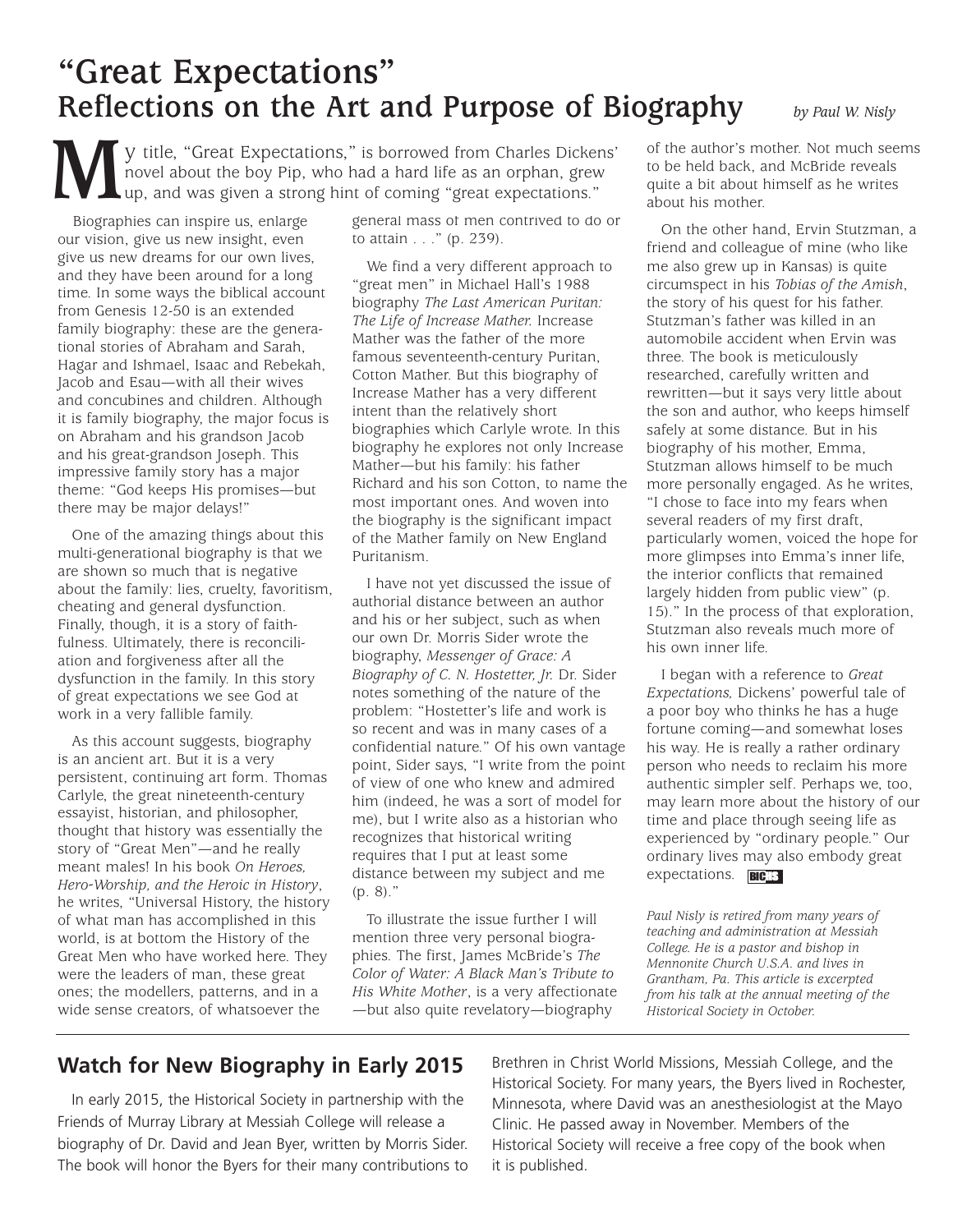Given the recent attention given to the Ebola outbreak in Western Africa, it is interesting to read reports of Brethren in Christ workers dealing with epidemics in years gone by. The following is excerpted from a letter written by Esther Book (Ulery) to her family in Upland, California, in April 1948.

In December 1946, Esther left for India under a three-year assignment with Mennonite Central Committee. India had received its independence the previous year, so refugee camps were established by the government to facilitate the movement of Indians in Pakistan returning to India, and Pakistanis leaving India for Pakistan. She taught in a Mennonite High School in Madhya Pradesh for one year and then went to Lahore, Pakistan, to do inoculations for cholera. There she worked with identical twins Ada and Ida Stoltzfus under the direction of Martin Schrag (later to become a long-time faculty member at Messiah College) who was the team leader. Later they worked in Kashmir where she helped to distribute 10 tons of donated clothing to poor people in the mountains. Esther came home from India in 1949, returning in 1953 as a Brethren in Christ missionary. After studying Hindi for two years, she became head of a girls' day school at Saharsa. The school was small until boys were admitted, when it reached a capacity of 350. After three seven-year terms as a missionary headmistress at Saharsa Grade School, Esther turned her responsibilities over to Mrs. D. M. Roy, an Indian national.

#### FOREMAN CHRISTIAN COLLEGE Lahore, Pakistan April 24, 1948

#### Dear Ones,

Ada, Ida, and I went to work on Wednesday morning, but not with the displaced women's program. Tuesday,  $we$  — including Martin [Schrag] — went with Colonel Small out to Camp Shahdrah where 54,000 refugees are placed. At this camp and also at Waldon Camp, both cholera and small pox have broken out in the regular hot season epidemics. So Colonel Small gave us equipment and since Wednesday we've been giving cholera inoculations. This camp is in poor condition — the people have no soap or proper water facilities for bathing or washing. Food is cooked in common mess at several places for the different sections of people, but rations are meagre and, we're told, won't last. Some people have gone without food for several days and they tell us, "why give us needles (inoculations) — we're just going to die anyway." Most rations don't exceed 1,200 calories per day and that's a small half of what it should be.

Camp is about 9 miles from the college here and so far the government has issued us enough gas for our jeep. We three girls got driver's licenses because soon we will be all alone. Martin left on Wednesday after he had

our jobs sorta settled and Menno Diener will soon go back to C.P. and we will have the jeep in our possession. Colonel Small (an English man who oversees this particular refugee camp) is trying to get us a bungalow so we can live nearer our work. That will be nice but maybe it's rather useless for just 4 more weeks until our unit meeting—that is, if gas continues to be issued for this work.

We've each given several hundred injections. We do about 300 or 400 in a day. There is no system, so it's much more difficult to give injections here than it would be [at home]. People don't realize the danger of these diseases…. People hide from us, run away or refuse to take the injection, so a total [inoculation of the entire camp] is impossible to attain. Shahdrah Camp has had several deaths from cholera, but not as many as at Camp Waldon, a bigger camp out from Lahore, the opposite direction from our camp. Yesterday, I saw a pathetic sight  $-$  a little boy about 4 years old. He had just a ragged shirt on and he was eating rice with his skinny fingers which were covered with flies. Flies sat all over his nose and mouth and he was so inert that he made no effort to chase them off. One could scarcely see whether he was eating rice or flies. He was sick with dysentery, no doubt, so he was completely skin and bones…. When I came near, he didn't move, but just

rolled his eyes up to see me. I gave him an injection and big, big tears rolled down from his little face. How I wished for a big orange or banana to give him, but then there were 2 doz. other little children standing around who would want some too. I did take an *auna* (2 cents) over and gave it to him just before we left. He took it in his fingers and didn't move a bit except to turn his eyes sidewise to see me….

It seems to be a work without a beginning and without an end. There's so little that we can do. Elaine Snider and Caroline Plank will soon come over here from Amaritsar High School where they were working in an orphanage. Their work there has been closed, so they will probably help in some other refugee camps. Menno is taking care of their placement before he goes back to C.P. where his wife and baby daughter are anxiously awaiting for him.

Our bungalow out near the camp has electricity and I think it will be quite nice…. The bungalow and camps are situated near the Ravi River  $-$  about  $\frac{3}{4}$ mi. There are boats on the other side which we hope we could use if we move out there. It would be a pleasant respite after a hot day of work. Yesterday it was over 104 degrees and today promises to be hotter. The bungalows feel cool compared to the outside. Manry's house is screened so we don't use mosquito nets at night, but some manage to get in and pester us at night. We wish we could sleep out under the tropical moon, but since we live upstairs it's difficult to move the beds around. We have nets but no poles.

We go to camp right after breakfast (or as soon as we pump up a tire) at 7:30 and get back for lunch around 12:30. We go again at 3 o' clock and work until about 6. So we have lots of driving, and the roads are crowded with ox carts, pony buggies, people, cows, and dogs….

We feel so exhausted when we get home that we can scarcely walk up stairs. It must be the heat for it isn't such hard work, however it is rather strainous [strenuous]....

I'm well. Love, Esther BICHS